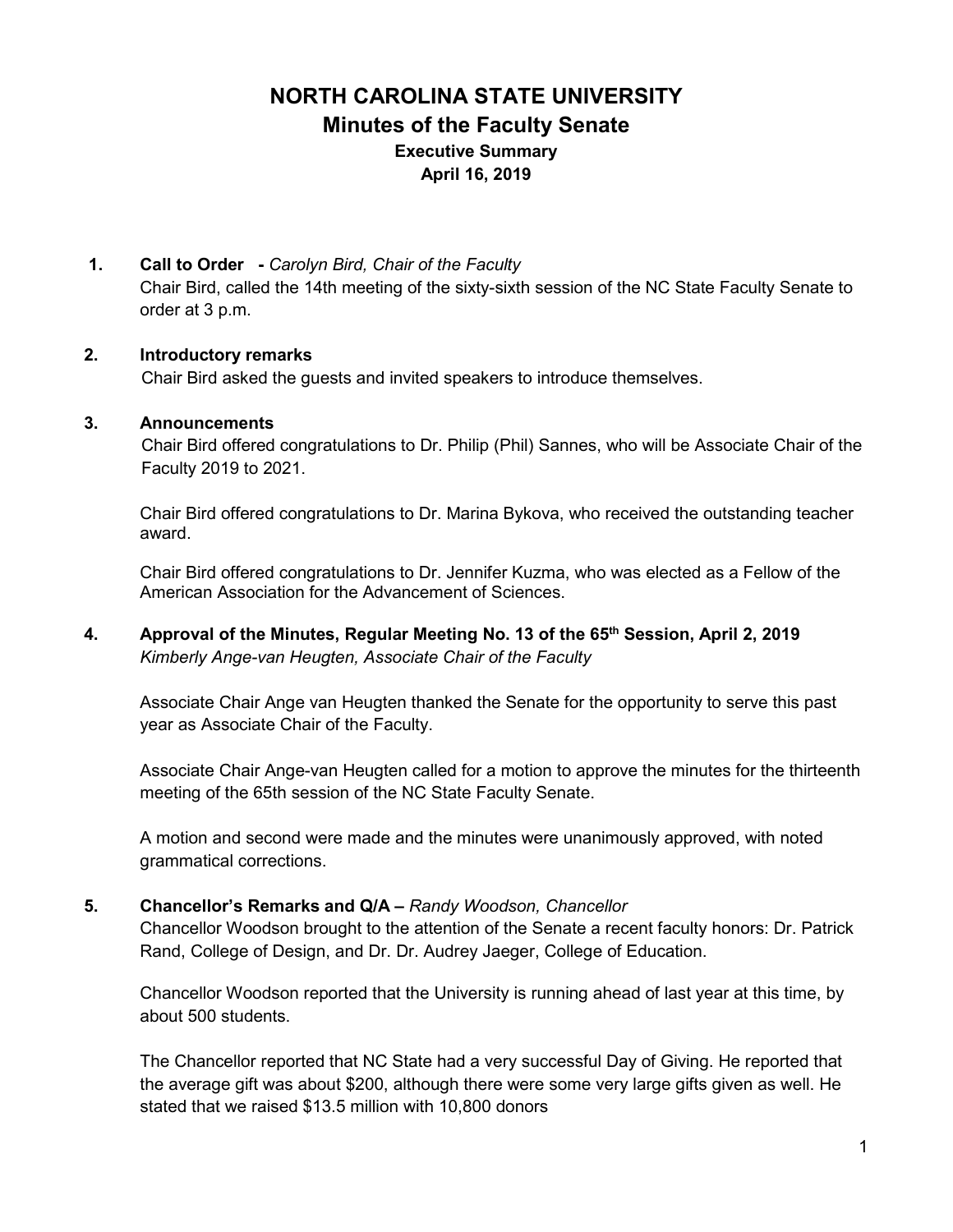Chancellor Woodson thanked Chair Bird and stated that he is grateful for her service and is appreciative of the work that the Senate does.

**6. Provost's Remarks and Q/A –** *Warwick Arden, Executive Vice Chancellor and Provost* Provost Arden thanked Chair Bird for her service as Chair, and stated that this has been an extraordinarily productive time and a productive body. He conveyed his thanks to the Faculty Senate for their work.

Provost Arden reported that the ACC Provosts have a couple of events that they organize; the I-Accelerate Festival, which is a celebration of the innovation and creativity that is done in conjunction with the Smithsonian, and Inventure, which is an entrepreneurship competition that has been hosted Georgia Tech until this year, when NC State will host the event. He invited the Senate to attend.

Provost Arden reported that the three finalists for PCOM Dean Search were recently on campus and all are very strong candidates who have expressed a tremendous degree of enthusiasm to lead the Poole College of Management.

Provost Arden gave a shout-out to the Global Engagement folks for hosting the UGPN Conference – University Global Partners Network – that consists of NC State and three other **Universities** 

Provost Arden stated that in addition to the 4800-4900 first time full time freshmen, the University has also admitted 1,285 transfer students, about half of those come from Community Colleges and half from other four-year schools. He reported that this is a very well-qualified group, representing 79 of 100 counties in North Carolina, 31 states and 11 countries. He added that 48 of the 58 Community Colleges in the state are represented in the transfer group.

#### **7. Alumni Association Gift to Outgoing Chair of the Faculty –** *Randy Ham, Associate Executive Director, Alumni Relations*

Randy Ham, Associate Executive Director of Alumni Relations, presented Chair Bird with her commemorative chair as a gift from the Alumni Association.

Chair Bird thanked Mr. Ham and the Alumni Association for the wonderful gift.

#### **8. Old and New Business**

Welcome to new Senators who are attending as guests today.

Chair Bird asked that each newly-elected Senator in attendance introduce themselves.

Council on Athletics candidates spoke to the Faculty Senate and a vote was taken.

Current Senators voted for Executive Committee candidates.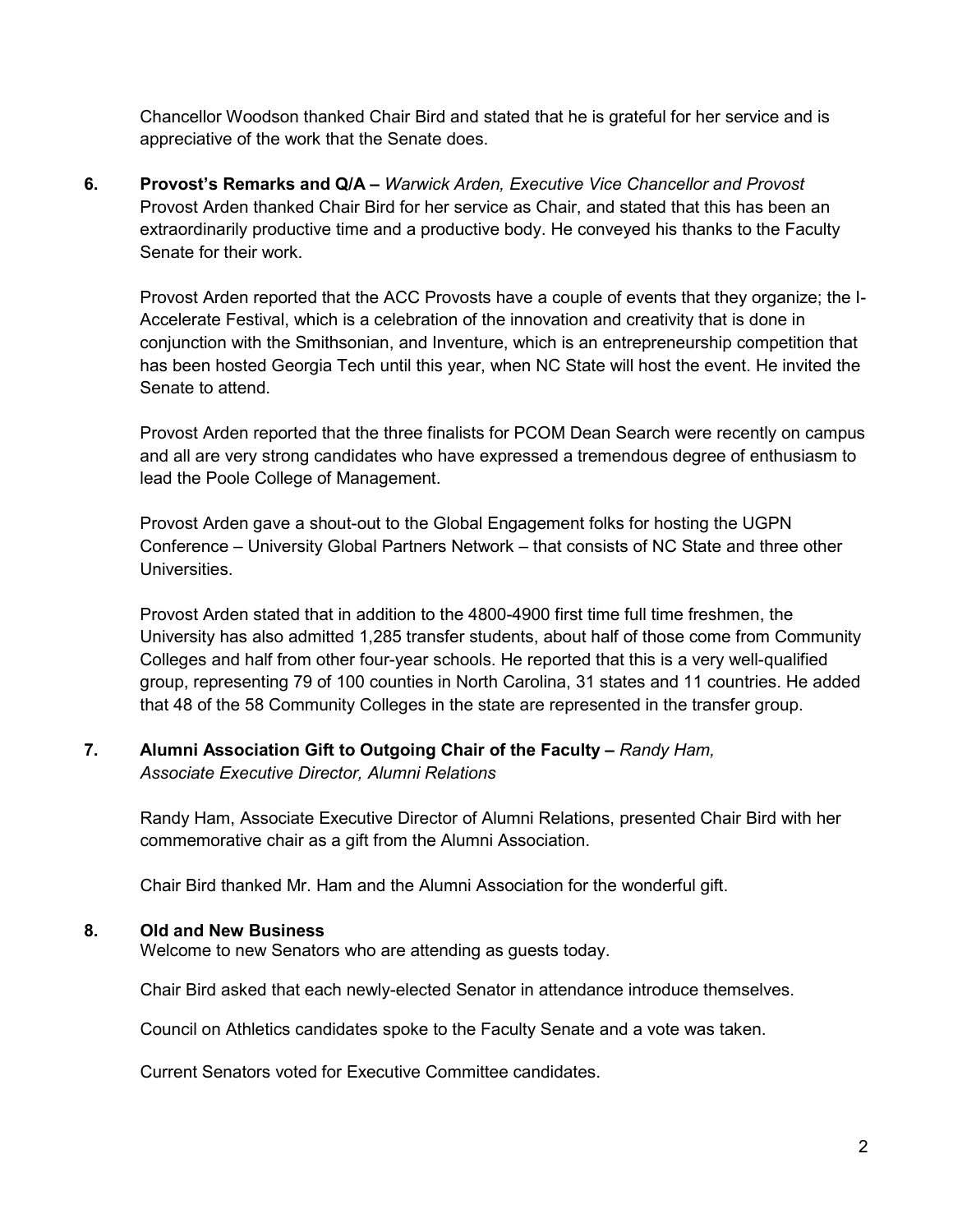Committee Co-Chairs were recognized for their leadership and thanked by Chair Bird for their service and hard work.

Dr. Bird gave recognition of, and thanks to, the 65<sup>th</sup> Session Executive Committee.

Dr. Bird gave recognition of, and thanks to, Senators who are rotating off., and to Parliamentarian Sarah Ash for her contribution.

A Schedule of Faculty Senate meetings for 2019-2020 was distributed.

Dr. Bird delivered her outgoing remarks. She spoke about some of the accomplishments of the past two years, and summarized the highlights.

Dr. Hans Kellner, incoming Chair, presented Chair Bird with the commemorative gavel to thank her and recognize her service as Chair of the Faculty, 2017-2019.

#### 9. **Issues of concern**

No issues of concern were reported.

#### **10. Adjourn**

A motion passed to adjourn the meeting at 4:30 p.m.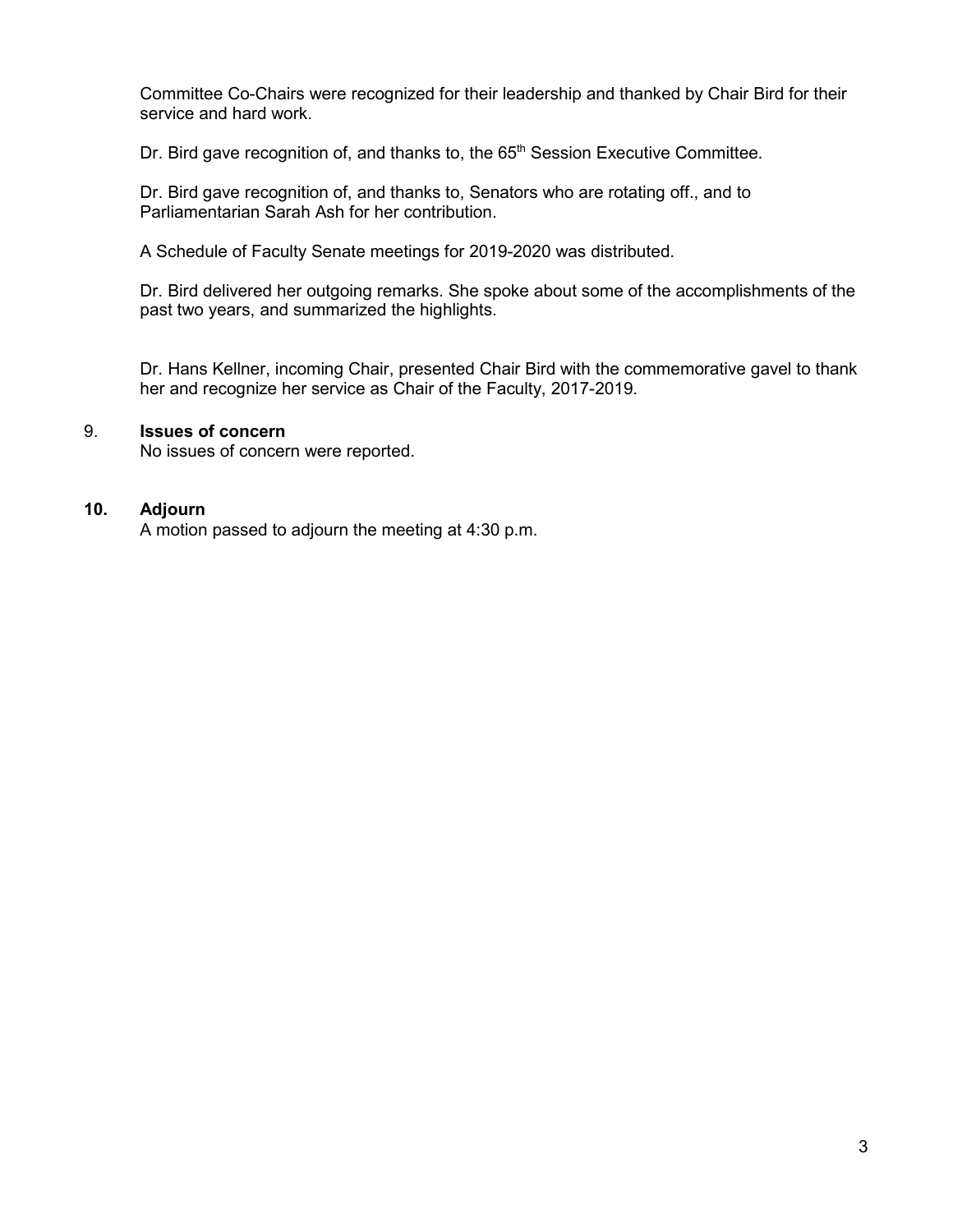# **NORTH CAROLINA STATE UNIVERSITY Minutes of the Faculty Senate April 16, 2019 3:00 p.m.**

#### **Regular Meeting No. 14 of the 65th Session Faculty Senate Chambers April 16, 2019**

**Present:** Chair Bird, Associate Chair Ange-van Heugten, Chair-Elect Kellner; Parliamentarian Ash; Senators Barrie, Berry-James, Boyer, Carver, Cooke, Eseryel, Fath, Feducia, Havner, Hergeth, Huffman, Kirby, Kotek, Kuzma, Lim, Lubischer, Martens, Orcutt, Parker, Pearce, Rever, Sannes, Smith, Vincent, Williams

**Excused:** Senators Bykova, Hayes, Thakur

**Absent**: Senators Argyropoulos, Barrie, Fitzpatrick, Hawkins, Kathariou, Liu, Perros

**Guests:** Randy Woodson, Chancellor; Roy Baroff, Faculty and Staff Ombuds Office; Katharine Stewart, Faculty Affairs; Randy Hamm, Alumni Association; Michael Burchell, Candidate for Athletic Council; Elisa Crisci, Candidate for Athletic Council; Jason Flores, Candidate for Athletic Council; March Krotee, Candidate for Athletic Council; Martha Brown, Candidate for Athletic Council; Coleman Simpson, Student Senate Representative; Maria Collins, Incoming Senator; Korukonda Murty, Incoming Senator; Russell Flinchum, Incoming Senator; Tom Koch, Incoming Senator; Chad Jordan, Incoming Senator; Stacy Nelson, Incoming Senator; Megan Jacob, Incoming Senator

**1. Call to Order -** *Carolyn Bird, Chair of the Faculty*

Chair Bird called the fourteenth meeting of the sixty-fifth session of the NC State Faculty Senate to order at 3:01 p.m.

#### **2. Introductory remarks**

Chair Bird asked the guests and invited speakers to introduce themselves.

#### **3. Announcements**

- **1.** Congratulations to Dr. Philip (Phil) Sannes, who will be Associate Chair of the Faculty 2019 to 2021.
- **2.** Congratulations to Dr. Marina Bykova, who received the outstanding teacher award.
- **3.** Congratulations to Dr. Jennifer Kuzma, who was elected as a Fellow of the American Association for the Advancement of Sciences.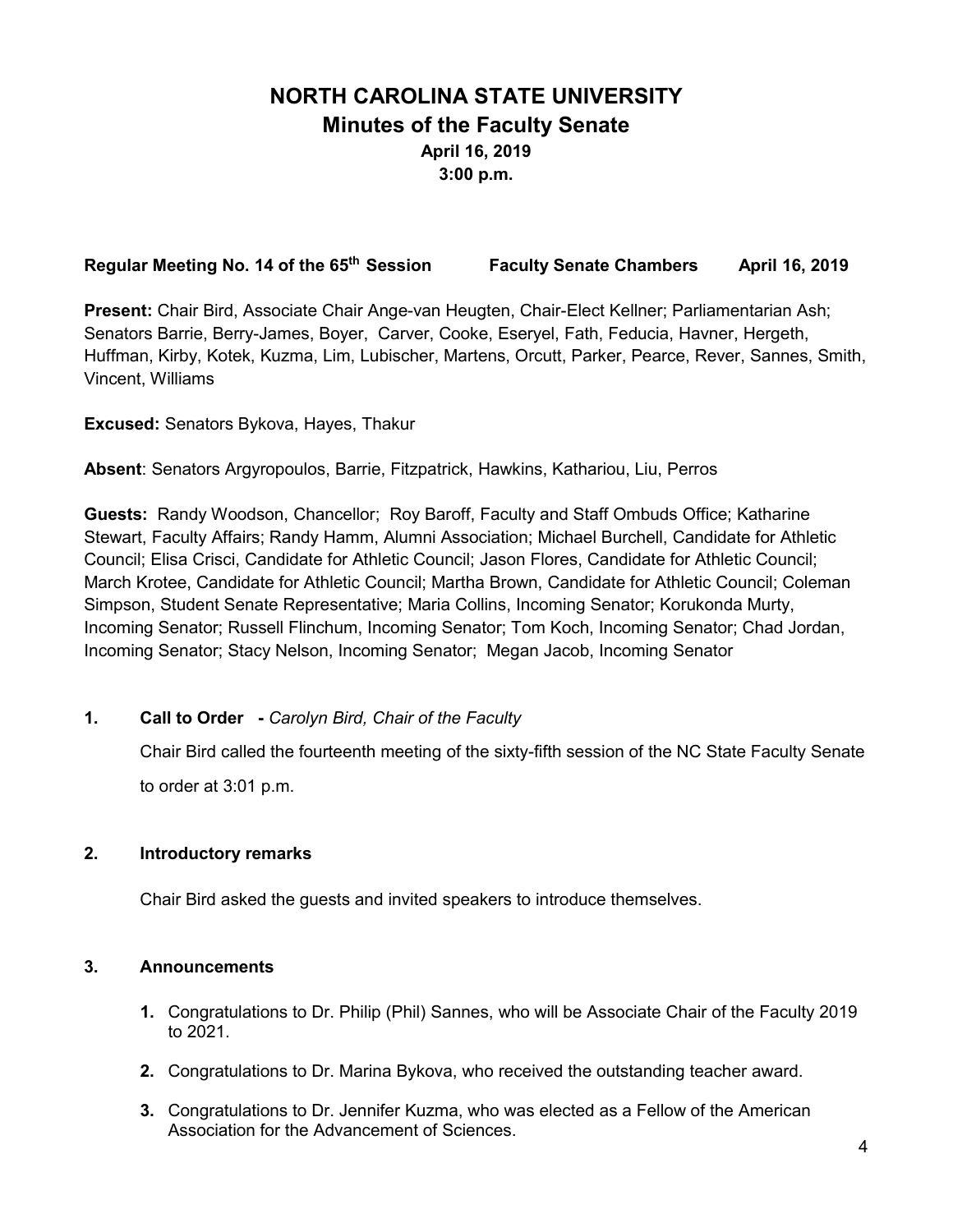**4. Approval of the Minutes, Regular Meeting No. 13 of the 65th Session, April 2, 2019 -** *Kimberly Ange-van Heugten, Associate Chair of the Faculty*

Associate Chair Ange van Heugten thanked the Senate for the opportunity to serve this past year as Associate Chair of the Faculty.

Associate Chair Ange-van Heugten called for a motion to approve the minutes for the thirteenth meeting of the 65th session of the NC State Faculty Senate. A motion and second were made and the minutes were unanimously approved, with noted grammatical corrections.

## **5. Chancellor's Remarks and Q/A –** *Randy Woodson, Chancellor*

Chancellor Woodson thanked Dr. Bird for her outstanding service. "I appreciate your leadership. You have been a phenomenal Chair."

Chancellor Woodson brought to the attention of the Senate a few faculty honors:

- Patrick Rand, College of Design, was selected for the Board of Governors outstanding teaching award. "Patrick is a professor in the College of Design, and you may recall that last year, he was singled out as one of the Distinguished Chairs for the Fulbright Scholars, which is the highest award that you can get as a Fulbright Scholar. He used that to study and teach in Finland."
- Dr. Audrey Jaeger, from the College of Education, won the 2019 American Educational Research Association Award, which is a big deal for us and for her.

Chancellor Woodson reported that on the student front, the University is running ahead of last year at this time, by about 500 students. "The good news is that there's still a lot of demand for NC State." He added that we are running significantly ahead for the Park Scholars as well. "Normally, in a given year, we would have about ten of our offers turned down because these students are given many options. This year, we have only had three to turn us down."

The Chancellor reported that NC State had a very successful Day of Giving. "I had been a naysayer for this program, because I thought, one day? We wanted 365 days of giving. But this kind of gamifies the philanthropy for the University; it gets people competing, and it was a very interesting experience. In 24 hours, we raised \$13.5 million from 10,800 donors." He added that the interesting thing about it is that 35% of the people that contributed to the Day of Giving are brand new donors to NC State. "So that's what it does; it brings new people in." He added that the average give was about \$200, although there were some very large gifts given. "Our largest single graduating class from NC State to participate in the Day of Giving was the Class of 2018 – last year's graduating class." He stated that this was all about creating a culture of philanthropy for the University that will translate into future donations. He added that we had a lot of people stepping up to help with the Student Emergency Fund, the Park Scholars program, The Caldwell Fellows, the employees dependent tuition scholarship, and more. "By the way, it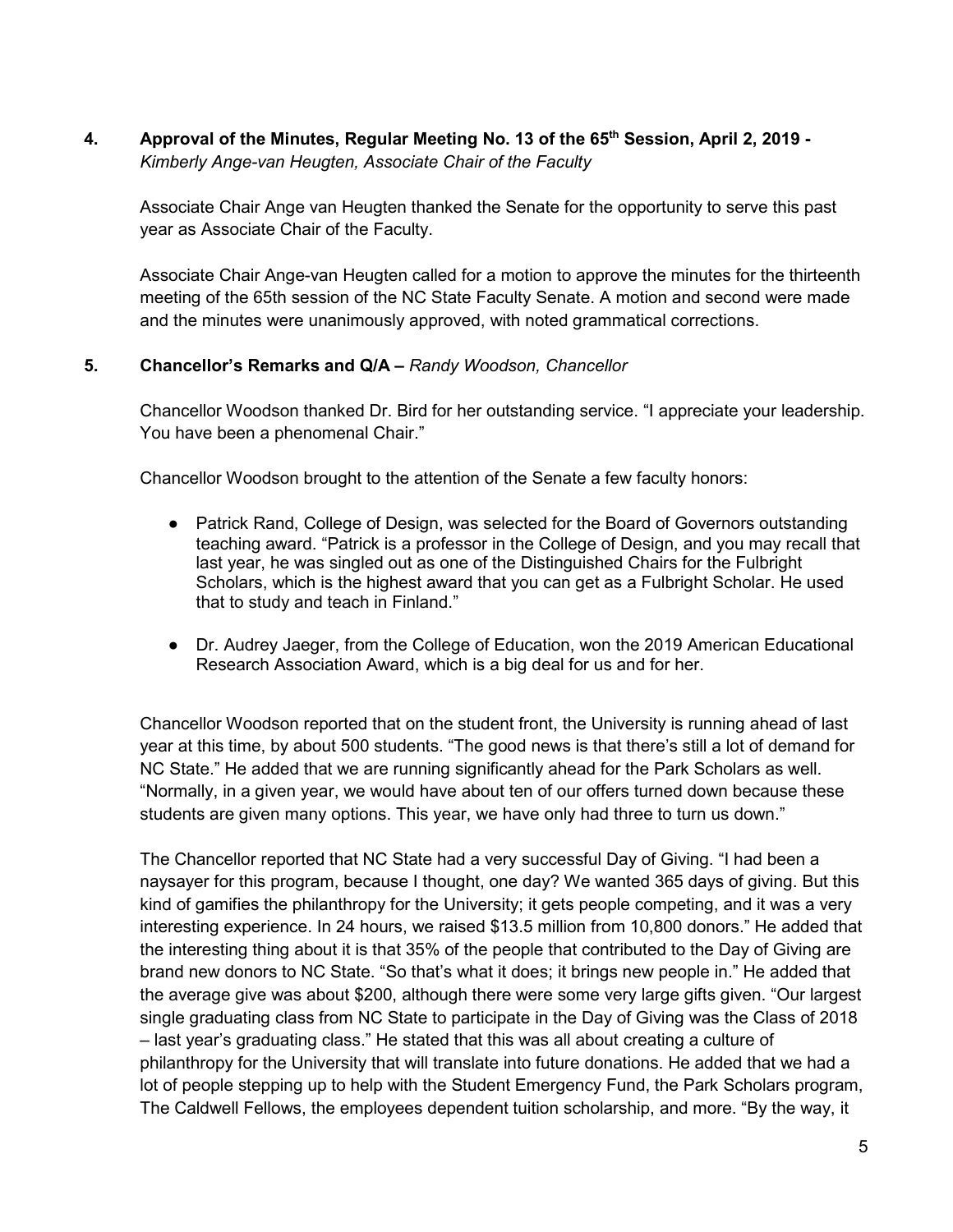was our first Day of Giving - \$13.5 million and 10,800 donors; Carolina's was last week. They raised \$5 million."

Chancellor Woodson thanked Chair Bird again, and stated that he is grateful for her service and is appreciative of the work that the Senate does.

## **Questions and Discussion**

**None** 

## **6. Provost's Remarks and Q/A –** *Warwick Arden, Executive Vice Chancellor and Provost*

Provost Arden thanked Chair Bird for her service as Chair. "It's been a pleasure working with you for the last two years. I think you've been an extraordinary leader and I do appreciate everything that you have done. I think this has been an extraordinarily productive time and productive body, so thank you all."

Provost Arden reported that the ACC Provosts have a couple of events that they organize, and one is called the I-Accelerate Festival, which is a celebration of the innovation and creativity that is done in conjunction with the Smithsonian. "We just held the last one in Washington week before last. We were represented by a number of faculty and student teams and it was a great success. I want to give a shout out to Mike Mullen and his team. This really takes a lot to put on and it has really become a great showcase. The number of folks that went through the Smithsonian and saw our exhibits were in the tens of thousands. This is a great opportunity."

He added, "The other event that the ACC Provosts put together is called the Inventure, more of an entrepreneurship competition. It has been hosted by Georgia Tech up to now, but it is being hosted for the first time tomorrow at NC State. If you are around tomorrow evening in Talley and Stewart Theater at 7:00 p.m., drop by if you can."

Provost Arden also reported that the three finalists for PCOM Dean Search were on campus last week. "I am going through all of the input and will reach a decision very shortly, probably by the end of the week. Three very strong candidates who have expressed a tremendous degree of enthusiasm to lead the Poole College."

Provost Arden gave a shout-out to the Global Engagement folks for hosting the UGPN Conference – University Global Partners Network – that consists of NC State and three other Universities. "We hold a three-day conference with workshops, and it was an extraordinary success."

Regarding the incoming first time full time freshman class, Provost Arden stated, "Those admits have been released, and we are running a little ahead of where we were last year, by a few hundred. Usually it closes as you get closer to the final, but right now it is saying that we are several hundred ahead. Hopefully we will have rooms to put everybody when they arrive."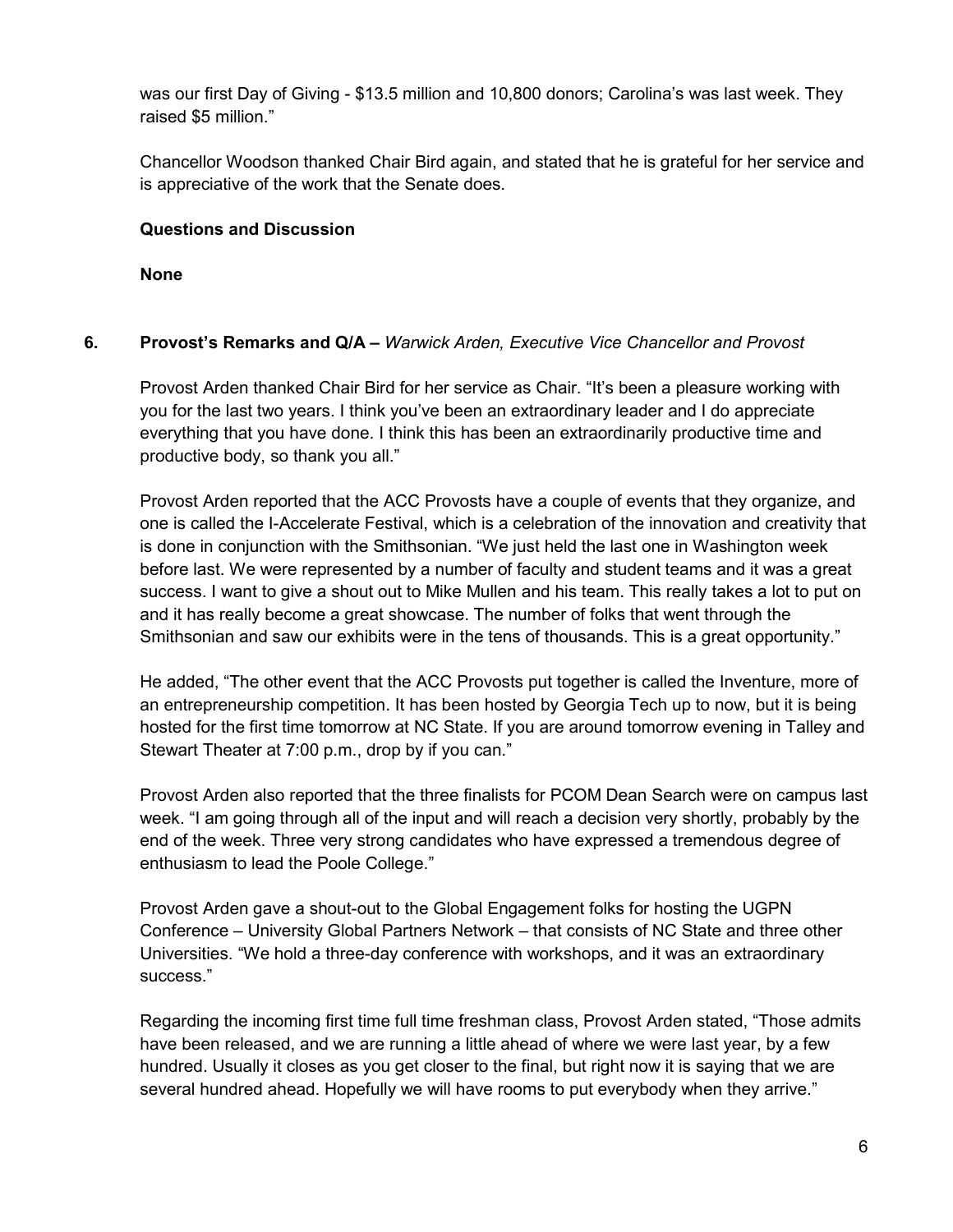Provost Arden added, "We just released our transfer admissions as well. So in addition to our 4800-4900 first time full time freshmen, we also take about 1,300-1,400 transfers per year. So we just admitted 1,285 students. Roughly, half of those come from Community Colleges and half of those come from other four-year schools. The transfer class statistics are impressive. This is a very well-qualified group; 47.5% are women, 59 of the students are currently military or military veterans, it represents 79 of 100 counties in North Carolina, 31 states and 11 countries for this transfer admission group." He added that 48 of the 58 Community Colleges in the state are represented in this transfer group, and it is a very strong group. "This really keeps a pathway to NC State literally across the state." He encouraged the Senators to give an extra thought to helping these students and thinking about what they need to be successful. "They do sometimes need that extra bit of help." He added that they are looking at putting together more of a coordinated transfer student success program since he believes this will continue to be very important.

## **Questions and Discussion**

**None** 

**7. Alumni Association Gift to Outgoing Chair of the Faculty –** *Randy Ham, Associate Executive Director, Alumni Relations*

Randy Ham, Associate Executive Director of Alumni Relations, presented Chair Bird with her commemorative chair as a gift from the Alumni Association.

"Our Alumni are extremely proud and keenly aware of the accomplishments in your departments and your colleges on campus. That is something that we enjoy doing, is bringing the stories of what is happening at the University."

"This is a tradition that we have been doing. This is a chair for the outgoing Chair. Dr. Bird, your University rocker awaits you and I hope you enjoy it. Thank you for your service. With the chair and our scholarships and the Caldwell Fellows, it is a small part of what we try to do by recognizing the academic success of the University. So again, thank you very much."

Chair Bird thanked Mr. Ham and the Alumni Association for the wonderful gift.

#### **9. Old and New Business**

**a.** Welcome to new Senators who are attending as guests today.

Chair Bird asked that each newly-elected Senator in attendance introduce themselves.

#### **Those present were:**

Troy Pinkins, Poole College of Management Maria Collins, NCSU Libraries Russell Flinchum, College of Design Chad Jordan, College of Agriculture and Life Sciences Megan Jacob, College of Veterinary Medicine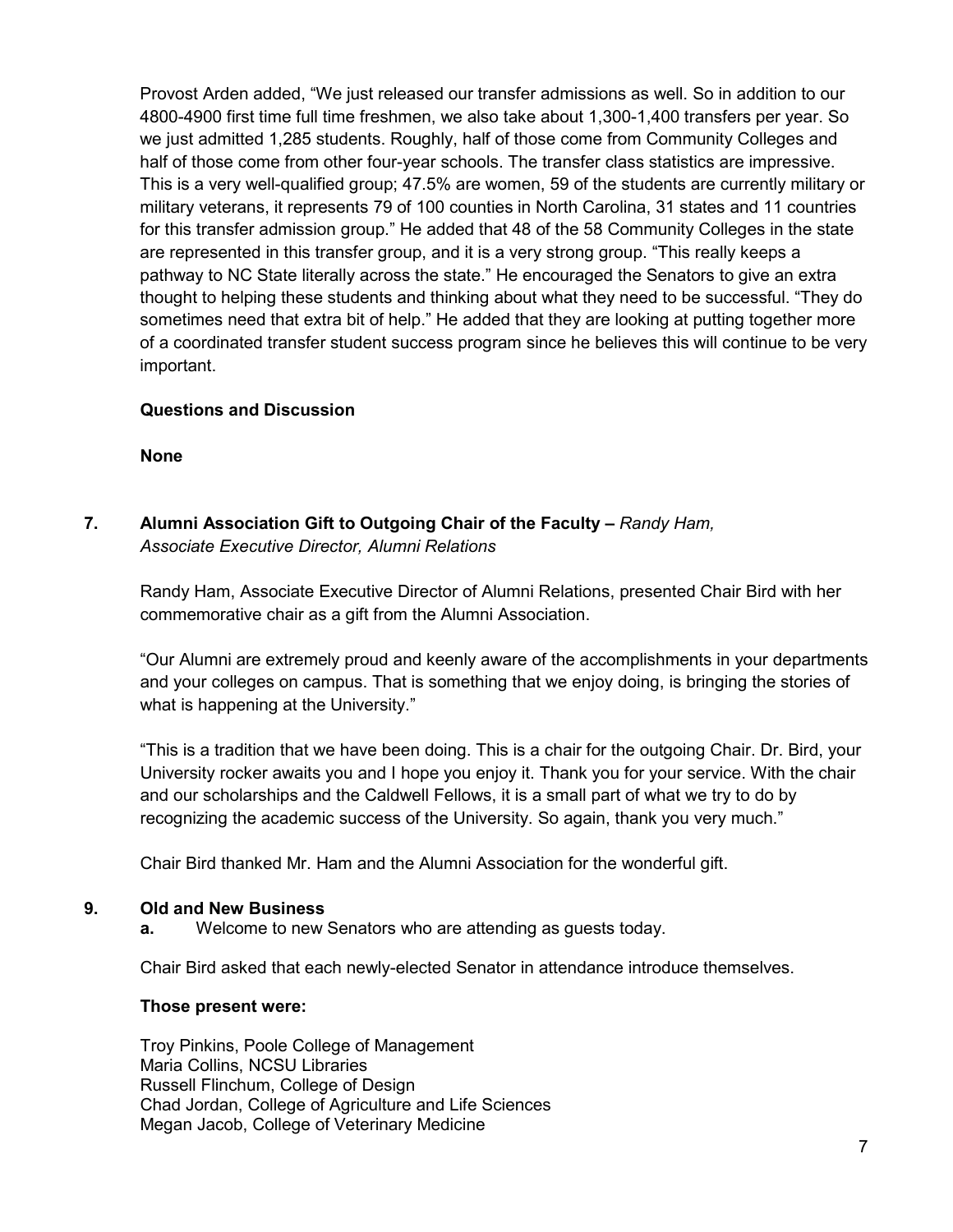Tom Koch, University College Korukonda Murty, College of Engineering Stacy Nelson, College of Natural Resources

**b.** Council on Athletics candidates speak, and current Senators vote. (Appendix A).

Those candidates in attendance introduced themselves and gave a brief statement regarding their interest and qualifications.

**c.** Current Senators vote for Executive Committee candidates. (Appendix B).

**d.** Committee Reports: in lieu of oral reports from Academic Policy, Governance and Personnel Policy, and Resource and Environment, all of their reports are posted on the Faculty Senate website.

Committee Co-Chairs were recognized for their leadership and thanked by Chair Bird for their service and hard work.

- **e.** Recognition of, and thanks to, 65<sup>th</sup> Session Executive Committee.
- **f.** Recognition of, and thanks to, Senators who are rotating off.

Those Senators rotating off the Senate these year were recognized. Chair Bird thanked them for their service. Those not continuing were asked to stand and be recognized for their hard work, including the Associate Chair. Parliamentarian Sarah Ash was also recognized for her contribution.

- **g.** Schedule of Faculty Senate meetings for 2019-2020 distributed (Appendix C).
- **h.** Outgoing remarks from 2017-2019 Chair

In her outgoing remarks, Chair Carolyn Bird reminded the Faculty Senate of some of the things that have been accomplished over the past two years:

**1 -** Topics discussed in the General Faculty meetings were topics that were of high interest to faculty. They either informed us about resources we may not have been aware of or gave us an opportunity to discuss topics that were really important to us. She thanked the committee cochairs for their leadership in organizing. Sarah Ash we a co-chair who organized one the first year.

**2 –** Transportation – We were able to communicate how the park once model would negatively impact faculty work, so that model was not implemented. This was important.

**3 –**Professional Mediation training. This is the first step in a non-reappointment and grievance process. We partnered with the office of General Counsel and the office of Faculty Affairs to provide professional training for 15 faculty. The Provost's office provided funding to support this training. We now have an expanded set of faculty who are trained and prepared and ready to help faculty through that process.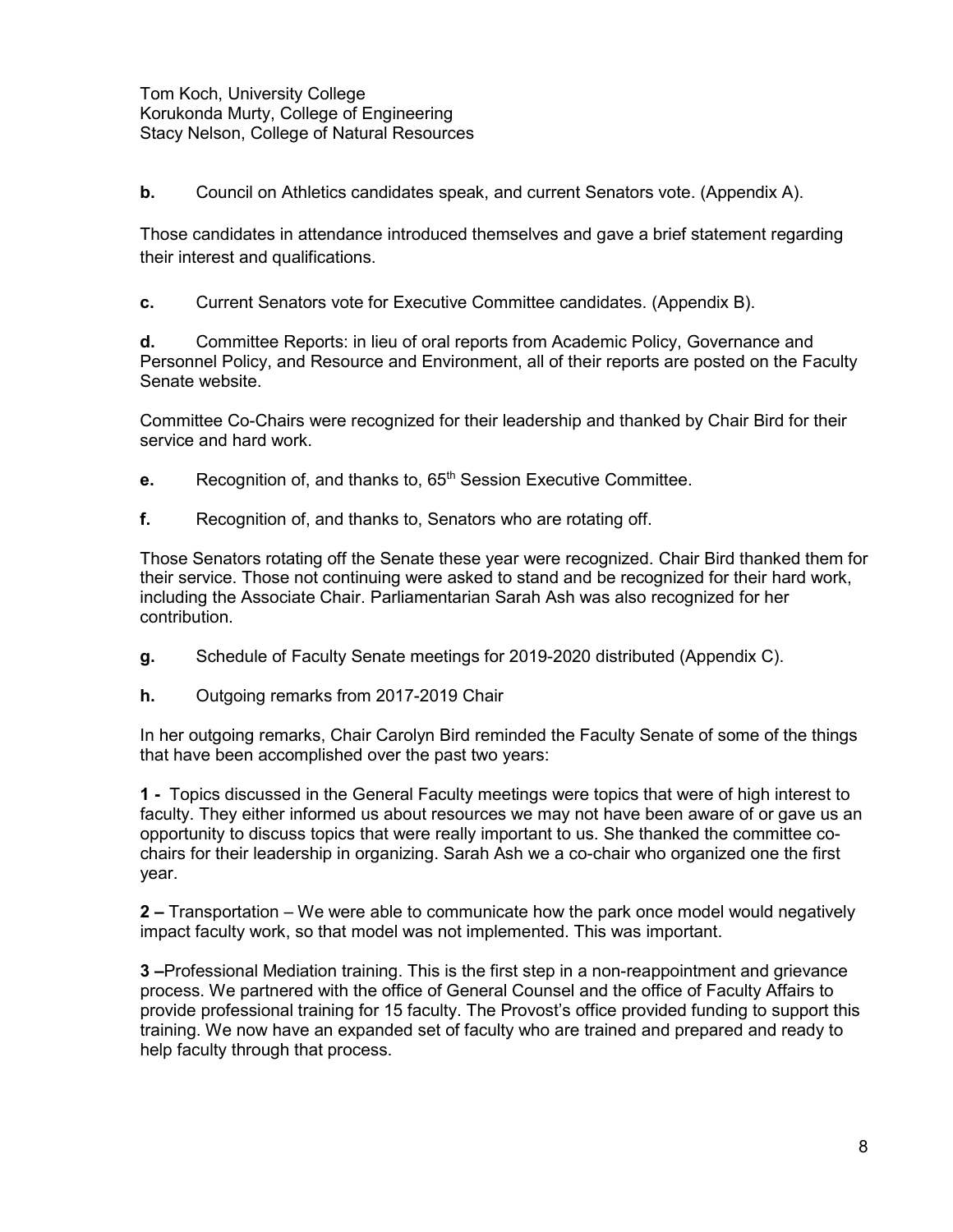**4 –** Faculty Burden Survey – Chair Bird gleaned from the survey that was conducted under Dr. Jeannette Moore's chairmanship. She added that his has led to an ongoing effort and recognized Senator Beth Fath to provide an update to the Senate.

Senator Fath reviewed a few points that are currently being highlighted and addressed by various groups and task forces. She identified next steps regarding faculty hiring processes and developing communication strategies to inform campus stakeholders. "Since this was a big issue, I talked to AVC Marie Williams and said that I thought it was really important to at least report that there is something happening and we have been vocal from the faculty side about the issues. Know that you are well-represented, and that they have been listening, which is really good."

Dr. Bird added that it was AVC Marie Williams' own initiative that she established and invited some faculty members to be in the work group. "I think this is a great example of collaboration between administration and faculty, and also an example of work continuing across Chair administrations."

**5 –** Faculty Senate Elections – we had candidates for every open seat and in some cases, the elections were competitive. "You Senators worked really hard to find candidates; some of you twisted peoples' arms and had them working in more than one capacity." She added that everyone worked hard and responded to the call for interested in shared governance.

**6 –** Non-TT faculty employment conditions and faculty designations. "This was a multi-year effort that led to a proposal that we anticipate will have significant impact on improving employment conditions for faculty who are on the professional track. The proposal addressed a number of hiring and employment issues, including contract length and compensation, and funding support from the Provost's office."

**7 –** Faculty Senate Bylaws Revisions. This will help to improve the clarity of faculty senate processes and eligibility to serve as Chair of the Faculty.

**8 –** Chair Bird recognized Joni Lancaster for her excellent work. "I also want to recognize Joni for her excellent work. I was out sick an entire week before Faculty Senate, and we never skipped a beat, as evidenced by the smooth operation of the meeting. Most of you commented that you had no idea that I had been sick, and that's because Joni stepped in and carried the ball. She continually does an excellent job."

Chair Bird added, "In closing, I want to say it's been a joy to serve as Chair of the Faculty. I had the opportunity to work with talented and caring individuals across the University, who felt the responsibility of their role in contributing to NC State. It has been an enriching and rewarding experience and I thank you all for the opportunity. Thank you so much."

Dr. Hans Kellner, incoming Chair, presented Chair Bird with the commemorative gavel to thank her and recognize her service as Chair of the Faculty, 2017-2019.

"The various things that she does professionally, convincing people to go out and eat and drink properly, dealing with old people, which I appreciate, and all of those things. It is a remarkable situation for what we have here. Although it was not my plan to be here right now, I want to thank her personally for getting me into this. Normally you have to say oh, this is a terrible, terrible thing, but no, I would not be here if I felt that way. I have here in my hand a gavel. The gavel is inscribed, 'To Carolyn Bird, Chair of the Faculty, 2017-2019.'"